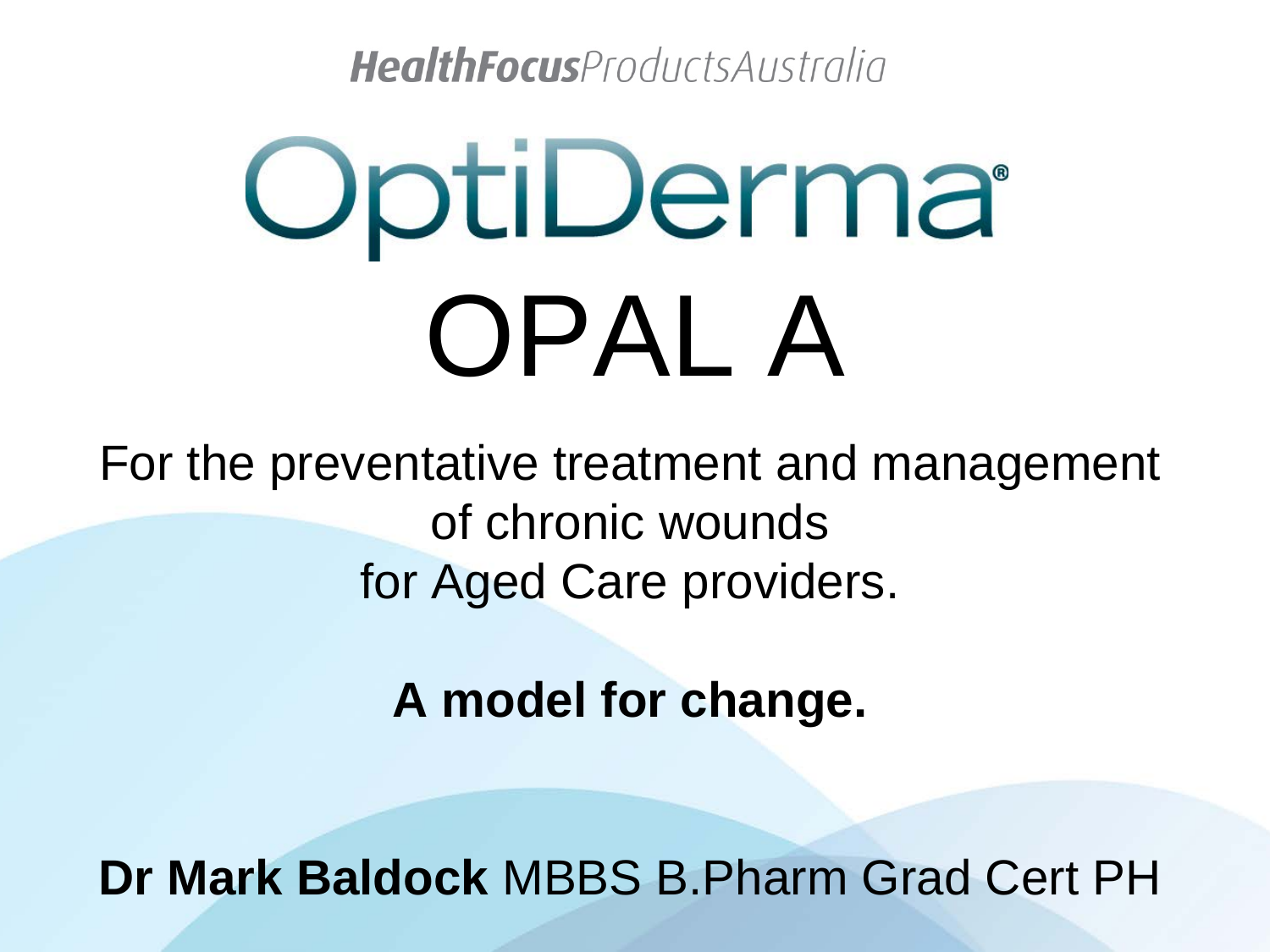### **OptiDerma - OPAL A A model for change**

#### **Topics covered today**

- Wounds in Aged Care "A SNAP SHOT"
- Why so many wounds in Aged Care?
- Current "Reactive Model" of wound care.
- Current "Preventative Model" of wound care.
- OptiDerma OPAL A Aged Care experience

– "A model for change".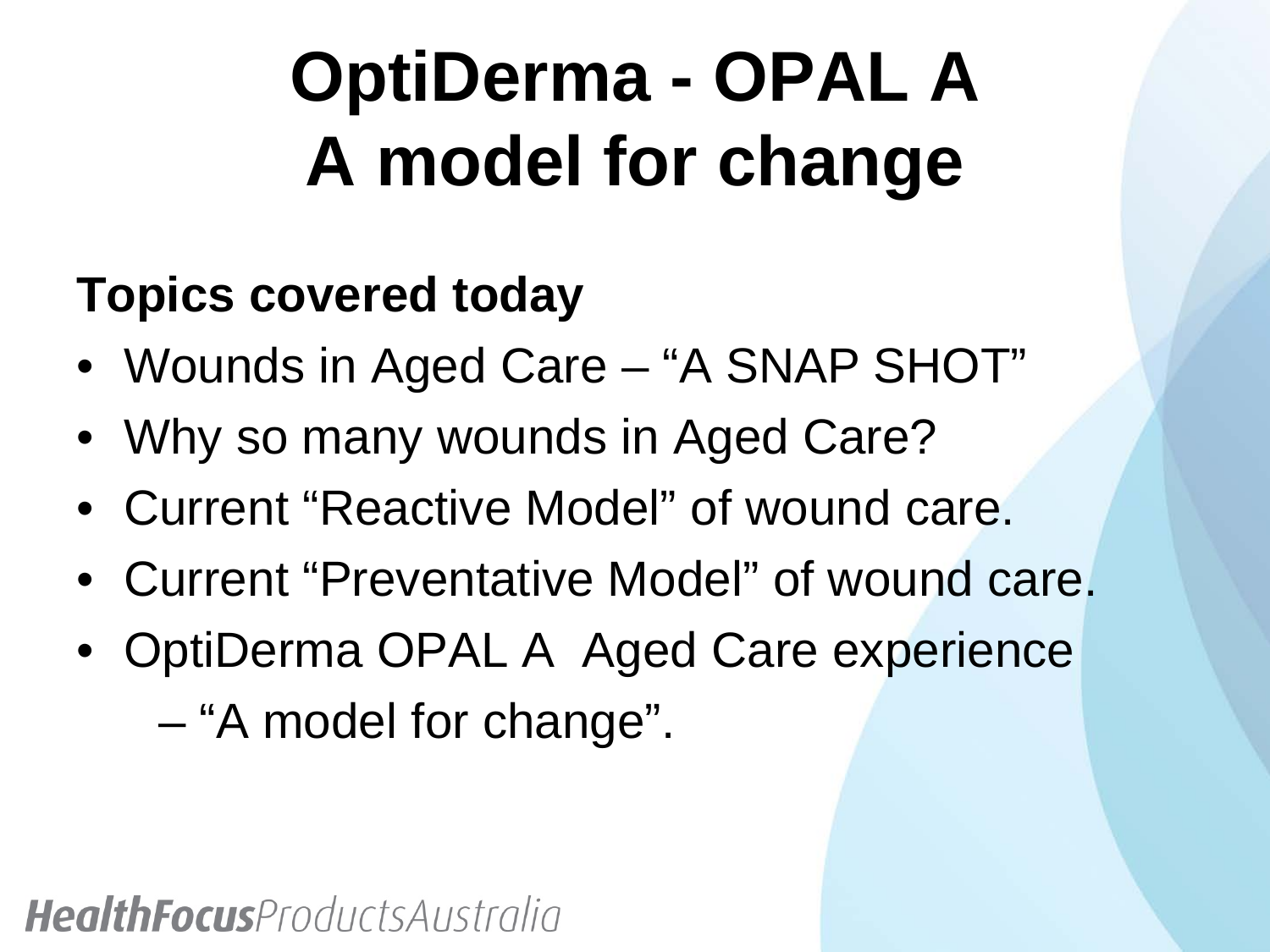### **Wounds & Aged Care A Snap Shot**

- Approx 400K chronic wounds in Australia!
- Approx 25% of Aged Care Facility residents have a wound!!
- 30% Hospitalised >65y.o. develop a pressure wound.
- Costs in excess of \$2.6 billion p.a.
- 50% community nursing budget.
- Big problem.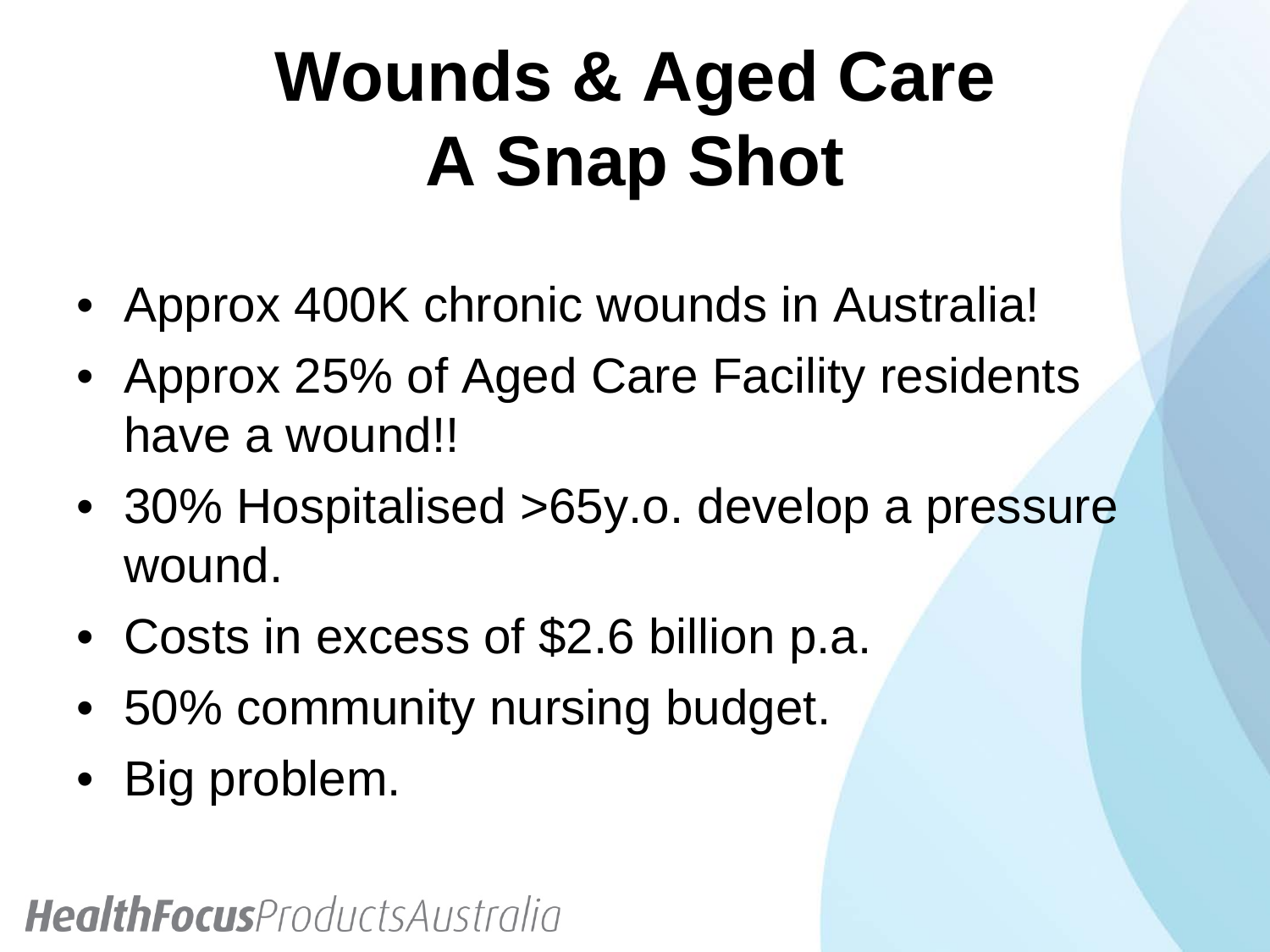### **"The Price of Wisdom" Why elderly develop wounds that are slow to heal.**

- Loss of skin elasticity due to collagen depletion.
- Thinning of skin, loss of fat deposition.
- Reduction in blood and nerve supply.
- Atrophy of sweat glands.
- Dryer skin.
- Decreased mobility, proprioception.
- Adds up to...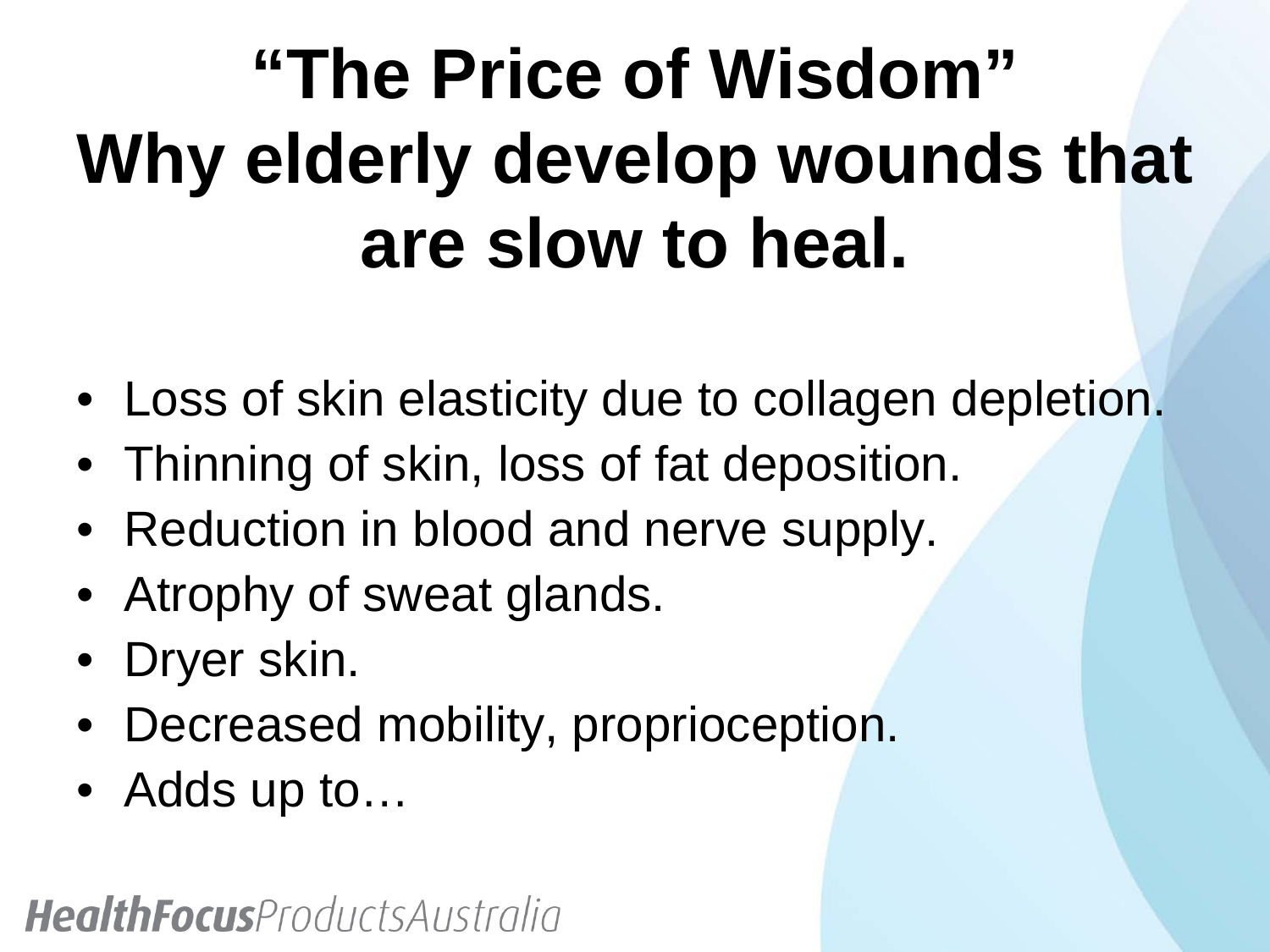### **Skin that is easily damaged.**

### **Wounds that are slow to heal.**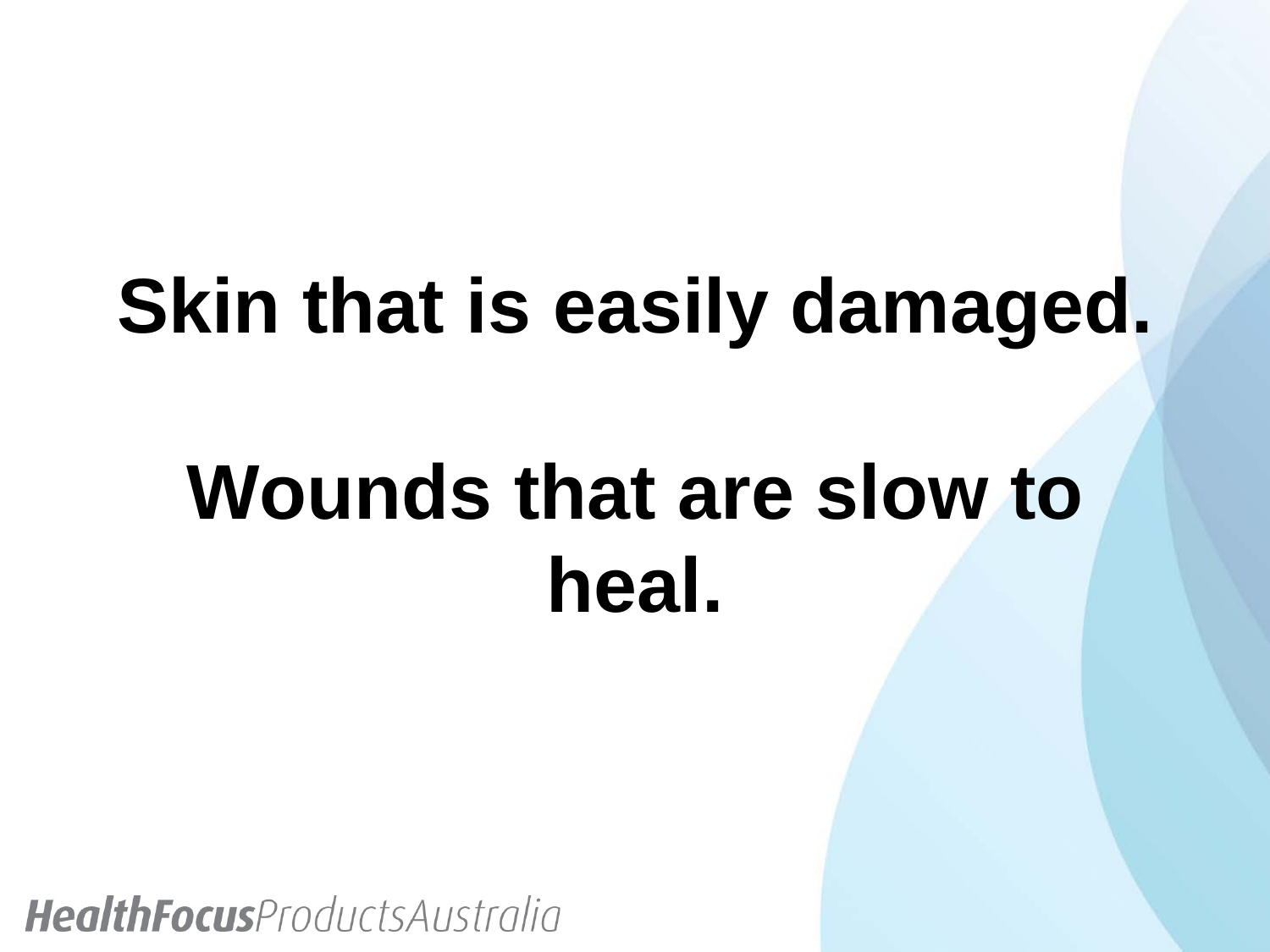### **The "Reactive" Wound Care Environment**

- Our current model is one of reacting to a wound that needs treating.
- With specialised dressings, compression Tx, pressure redistribution, bariatric Tx, nutritional support, antibiotics, surgery.
- We treat the wound after it happens... we are fixated on this!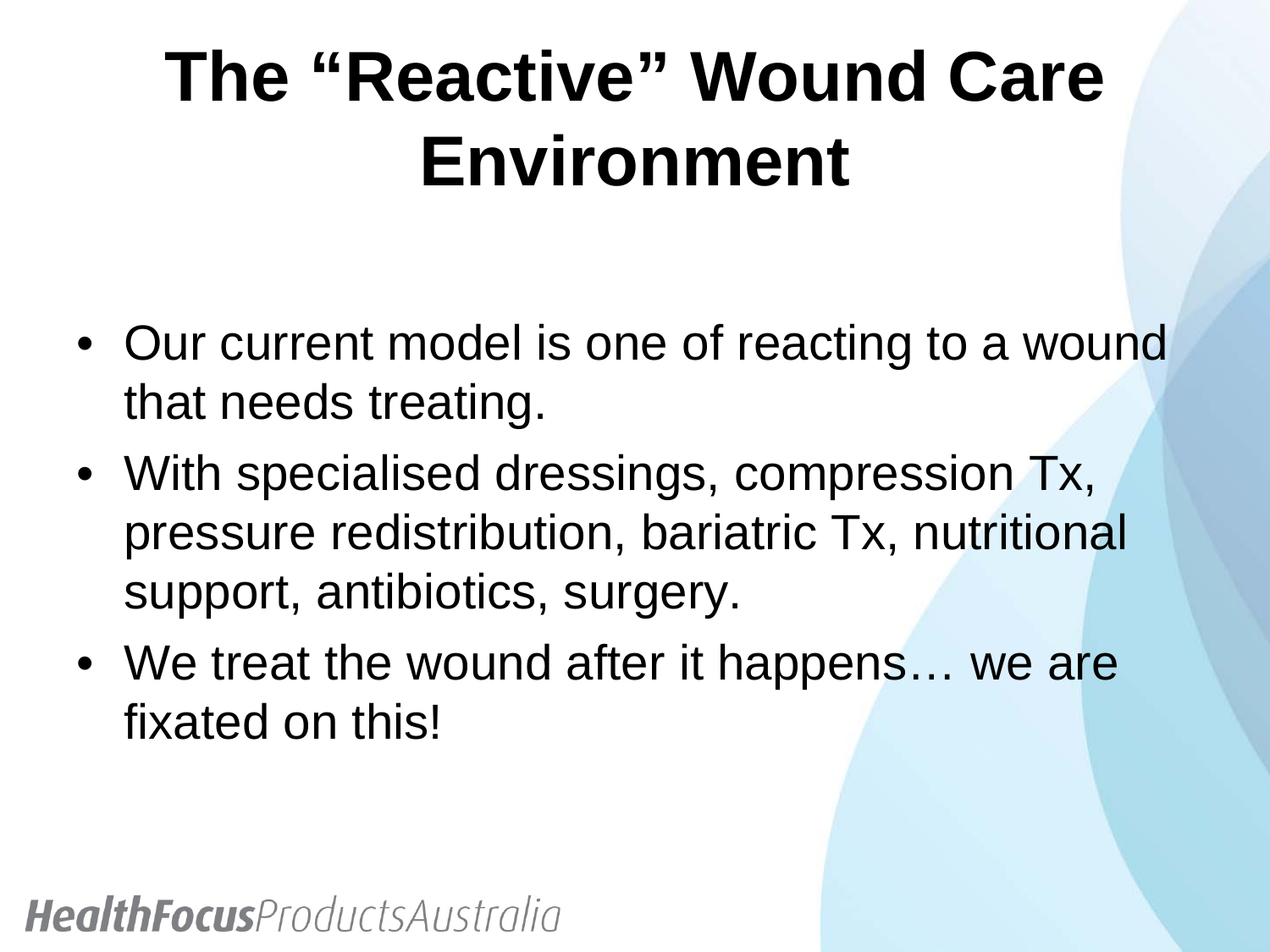### **The Current "Preventative" Wound Care Environment**

- There are protocols in place for wound prevention in Aged Care… however they don't seem to be working (25% remember).
- We are currently obsessed with barrier products such as Sorbolene, which are not enough.
- We need to improve the overall integrity of older person's skin to assist in the prevention of wounds occurring and speed healing time.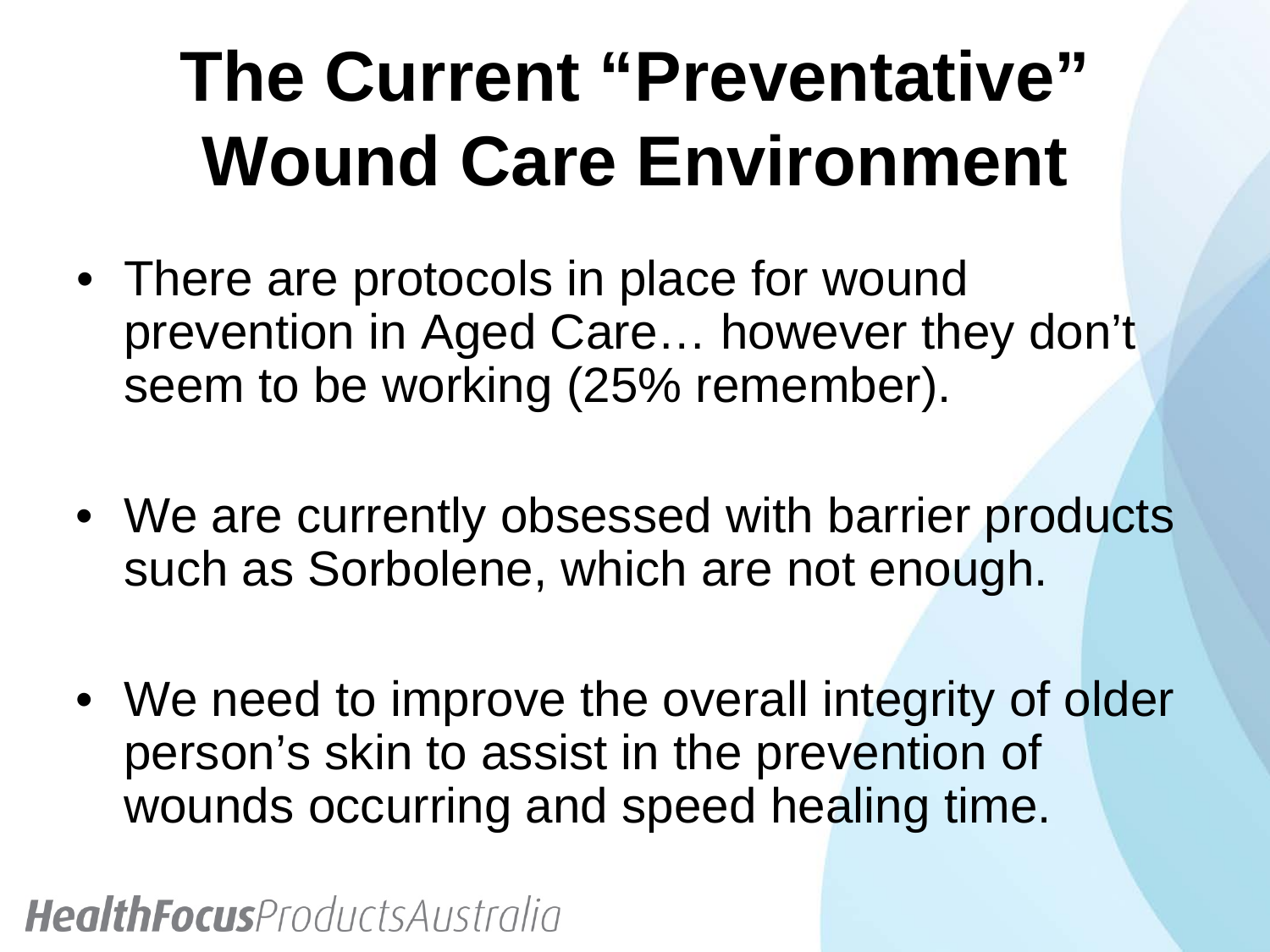### **An Alternative Model**

- We need to improve what we can with simple cost effective treatments.
- Elderly skin is dry and poorly vascularised.
- We need to optimise the healing environment. Moisturise the skin, stimulate blood flow, provide anti-inflammatory, debriding and antibacterial treatments.
- Control nutrition and chronic disease.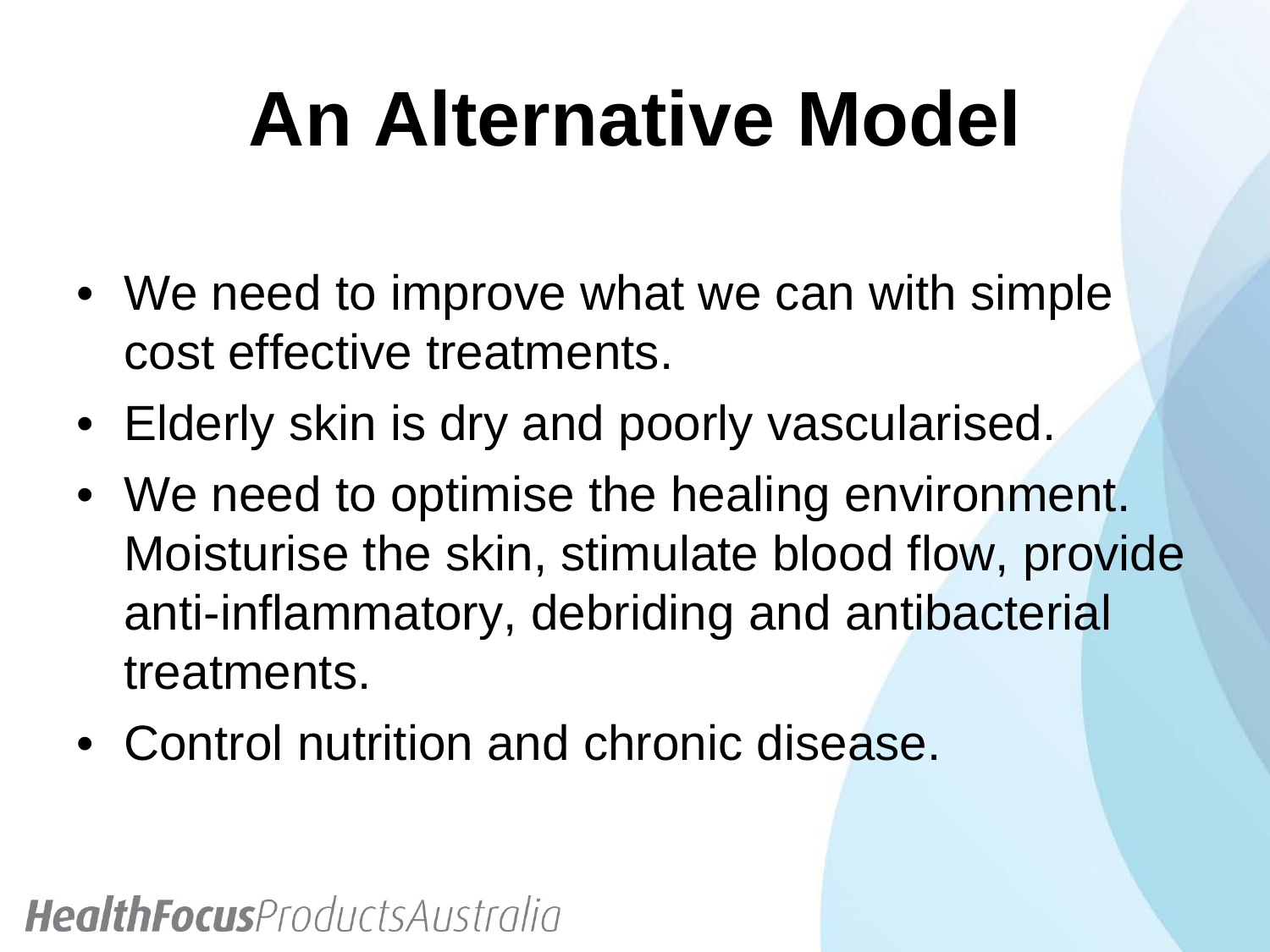### **An Alternative Model**

- Rejects Sorbolene products barrier creams are not enough.
- Optimises skin integrity of elderly.
- Treats early with best practise.
- Assumes hydrated vascularised skin will resist wounding more and heal faster.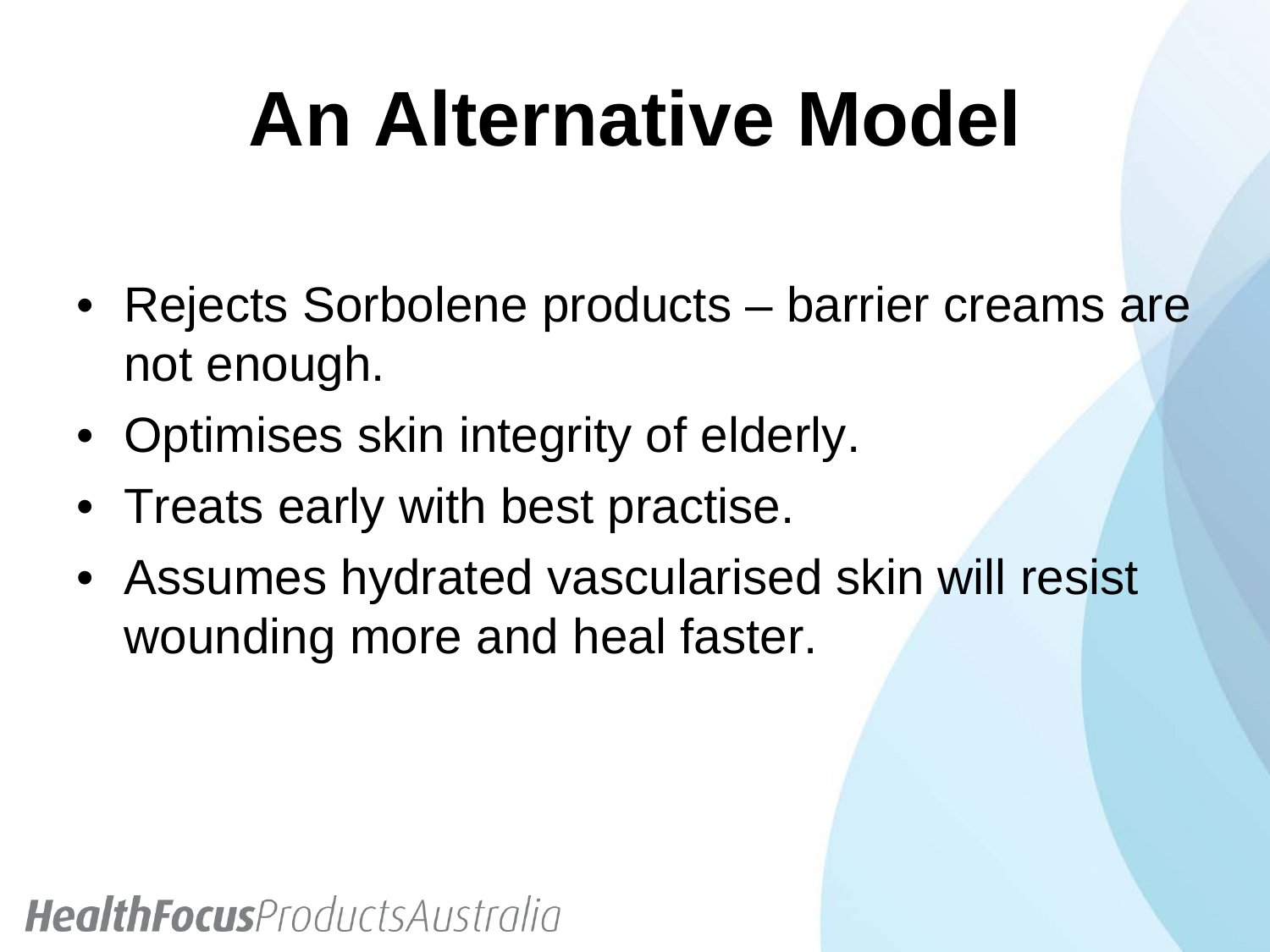### **ST. ANN'S - COMPTON DOWNS: CLINICAL TRIAL**

A randomised control trial using OptiDerma Moisturising Skin Support (MSS) for promoting skin integrity, peripheral circulation and wound care outcomes.

**Objective:** To determine the efficacy of using OptiDerma Moisturising Skin Support for promoting skin integrity, peripheral circulation and wound care outcomes compared to a generic cream or emollient such as Sorbolene.

**Design:** Randomised control trial, 3 month period across 2012 & 2013.

**Setting:** Residential aged care facility, Tasmania, Australia.

*REF : Matt Fone RN 2013*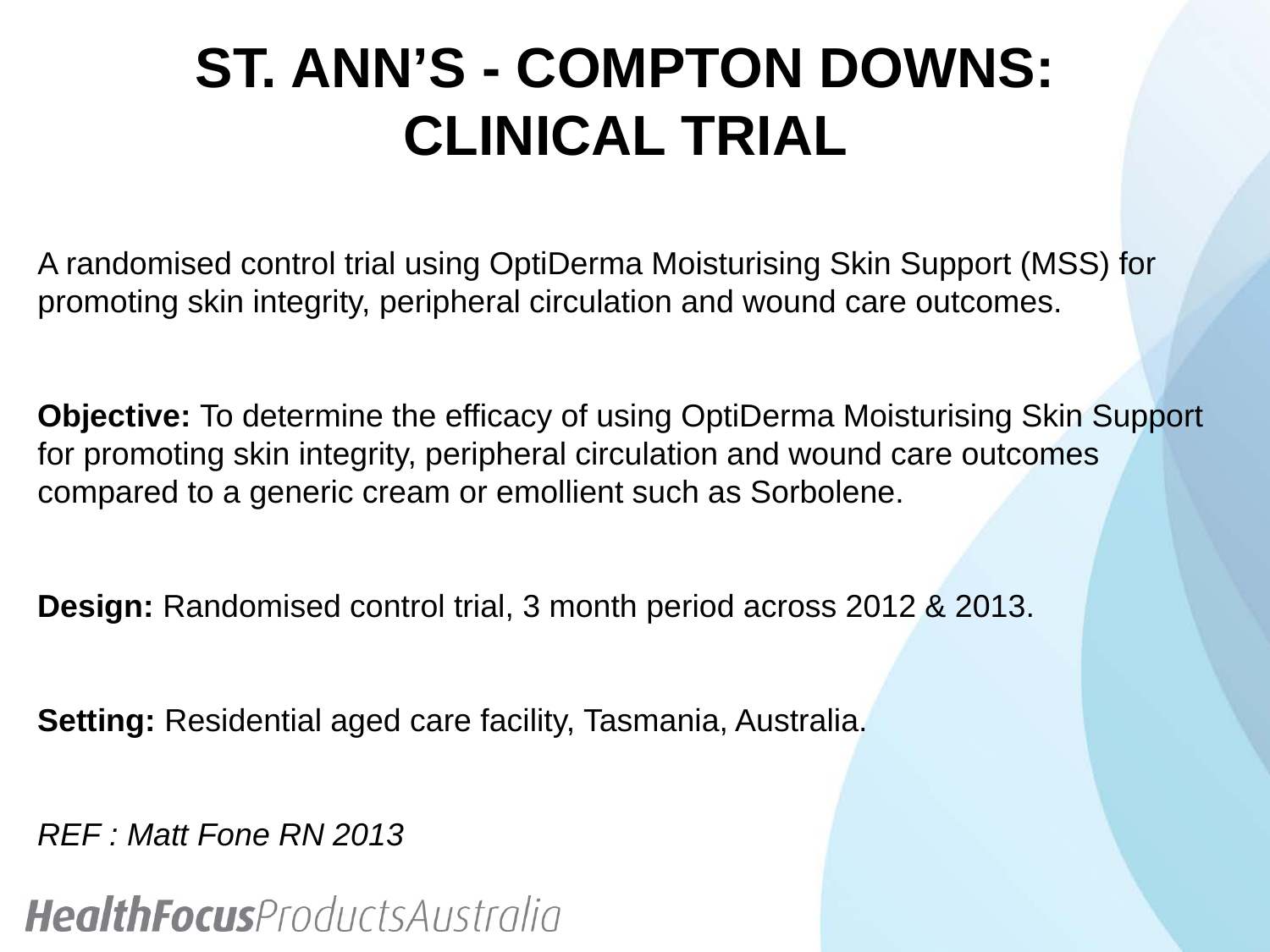# **What is OptiDerma & Opal A?**

- OptiDerma is a moisturising product that contains the active bio-pharmacueutical OPAL A.
- OPAL A is derived from the inner flesh of the Carica Papaya fruit.
- Has shown to be:
	- Anti-inflammatory (papain)
	- Vasoactive (NA, Nitric oxide)
	- Proteolytic (papain)
	- Antibacterial/antioxidant activity
- Improves skin integrity & healing environment.

|                                                                                                                                                                                                                                                                                                                                                 |                                                                                                         |                                                                                                                                                                                                                                                     |                                                                                                                                                                               | ത<br>Activated<br><b>Healing</b>                                                                                                                                                                                                                                                                                            |
|-------------------------------------------------------------------------------------------------------------------------------------------------------------------------------------------------------------------------------------------------------------------------------------------------------------------------------------------------|---------------------------------------------------------------------------------------------------------|-----------------------------------------------------------------------------------------------------------------------------------------------------------------------------------------------------------------------------------------------------|-------------------------------------------------------------------------------------------------------------------------------------------------------------------------------|-----------------------------------------------------------------------------------------------------------------------------------------------------------------------------------------------------------------------------------------------------------------------------------------------------------------------------|
| Φ<br>E<br>Heel<br>$\overline{a}$<br><b>Balm</b><br>Specially formulated<br><b>iQ</b><br>to monitorse and<br>Derm<br>hools.<br>Activated<br>bti<br><b>Healing</b><br>Active Ingredients<br>CPAL A 230mg/g<br>Shea Buffer 12mg/g<br>Cocoa Buffer 12mg/g<br>Gel<br>For use on<br>Papan 2mg/g<br>Uns 90mg/g<br>minor wounds<br>Southing and calming | <b>Body</b><br><b>Wash</b><br>For the symptomatic rate!<br>of dry itchy and sensitive sion<br>          | Ø<br>ے<br>$2$ in 1<br><b>Strange</b><br>Provides welcome relief<br>$\overline{0}$<br>from itchy, dry scalp<br>conditions including<br>dandruff and psorialis.<br>ō<br>Active ingredients:<br>OPAL A<br>Zirc Pyntions<br>Panthenol<br>Wheet Piczicin | <b>Moisturising</b><br><b>Skin</b><br>đ<br>Support<br>of dry itchy and sensitive skin<br>Active Ingredients<br>OPAL A 200mg /g<br>Mamin E 20mg /g<br>Seabuckthorn Oil 10mg /g | Gel<br>¢<br>For use on<br>O minor wounds<br>Socthing and calming<br>ť<br>Artie hypdem:<br>Carica Rapaya BTES minim<br>O<br>Farthenol 50 mg.<br>Close Bad Oil 8 W<br>Œ<br><b>Moisturis</b><br>erm<br>Skin<br>Support<br>For use on dry, it fly<br>and smatter size<br>90ml<br>Re-hydrating sooning<br>supporting<br>ACTLICAC |
| Ē<br>American<br>Casalizations<br>Finderscolough<br>Clay-Back Lingh<br>70mg<br><b>ALCO COD</b><br>25 <sub>ml</sub><br><b>AUGUSTAN</b><br><b>Mariana</b><br>$\frac{1}{2}$                                                                                                                                                                        | Active Ingredients:<br>OPAL A 201mg /g<br>Vitamin 85 1mg /g<br>Wheat Protein 1mg /g<br>460ml<br>$+6044$ | 200ml<br>200ml                                                                                                                                                                                                                                      | 460mi                                                                                                                                                                         | ii<br>Atlin Ingelsen<br>Cata Ingelsen<br>Manis I (rand Zing)<br>Senudinar (f. 1941)<br>25ml                                                                                                                                                                                                                                 |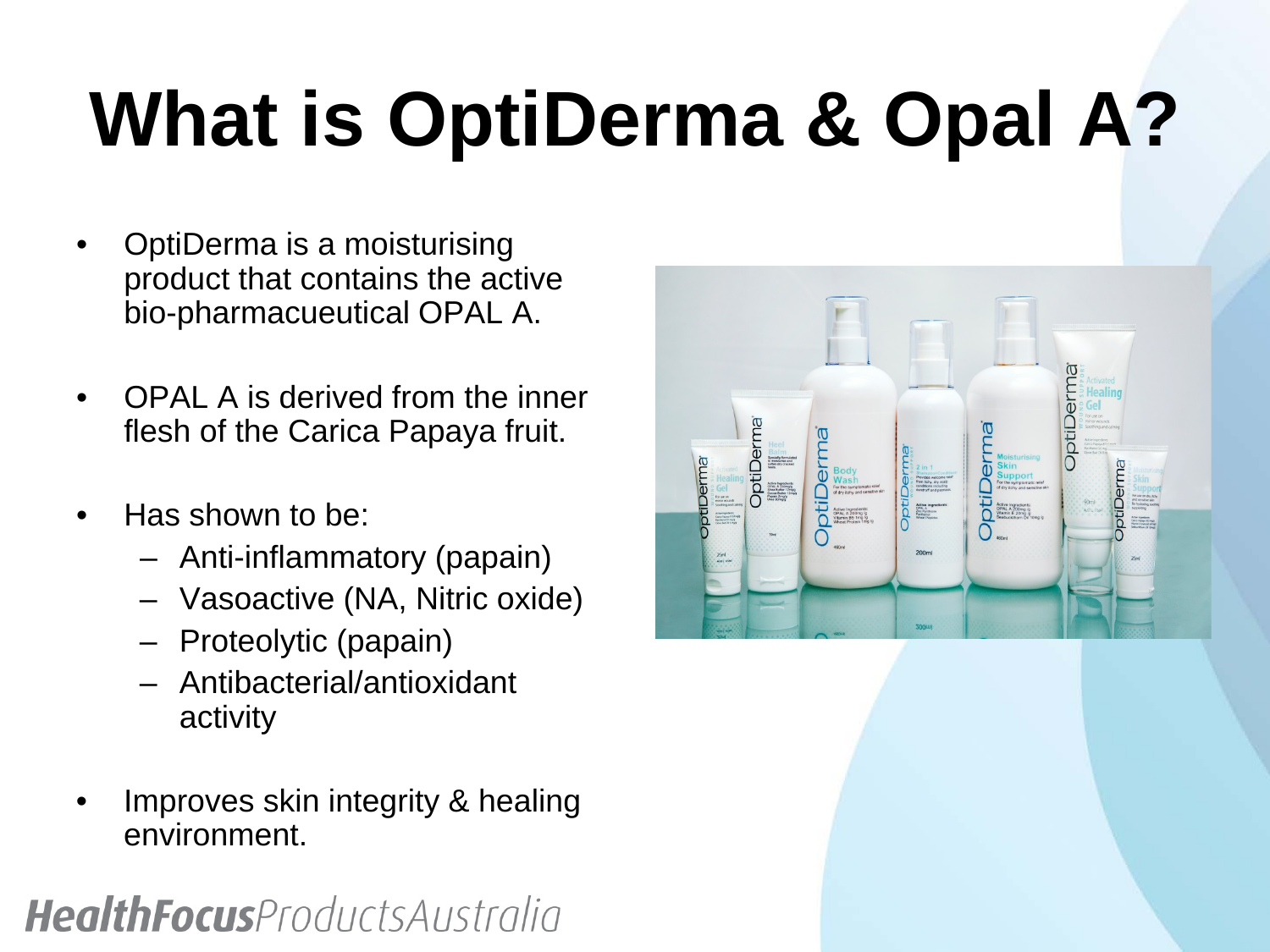### **Results of Compton Downs Study**

- "Overall, participants using OptiDerma (MSS) either maintained or improved skin quality and displayed the greatest improvements in skin colour, temperature and resolving wounds".
- The use of OptiDerma Moisturising Skin Support has clearly shown positive results in promoting skin integrity, peripheral circulation and wound care outcomes.
- Ideally, the trial's sample space and duration would have been much broader but given the time constraints, the results still managed to identify improvements across many qualities when comparing OptiDerma to a generic Sorbolene.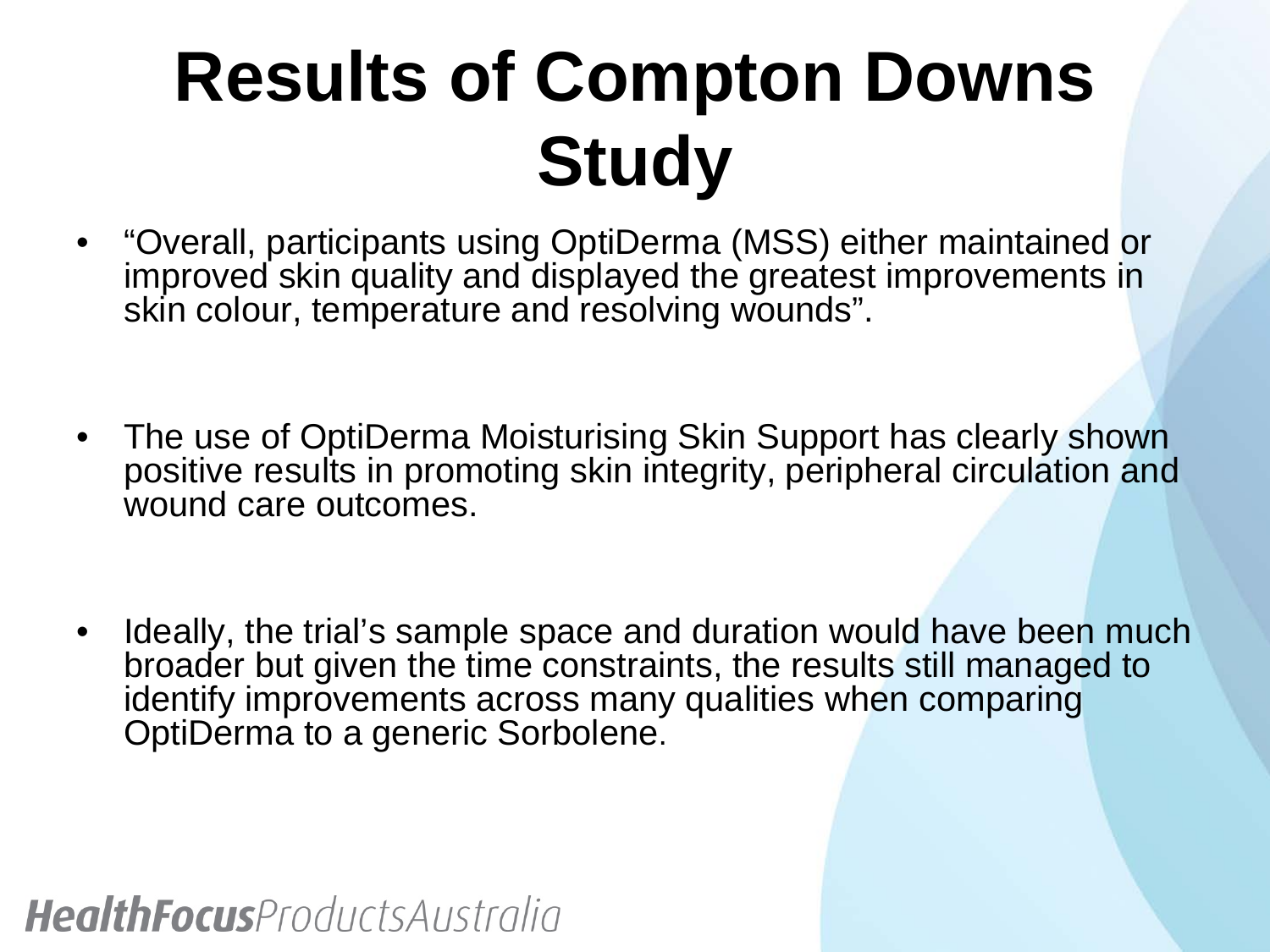### **Results of Compton Downs Study**



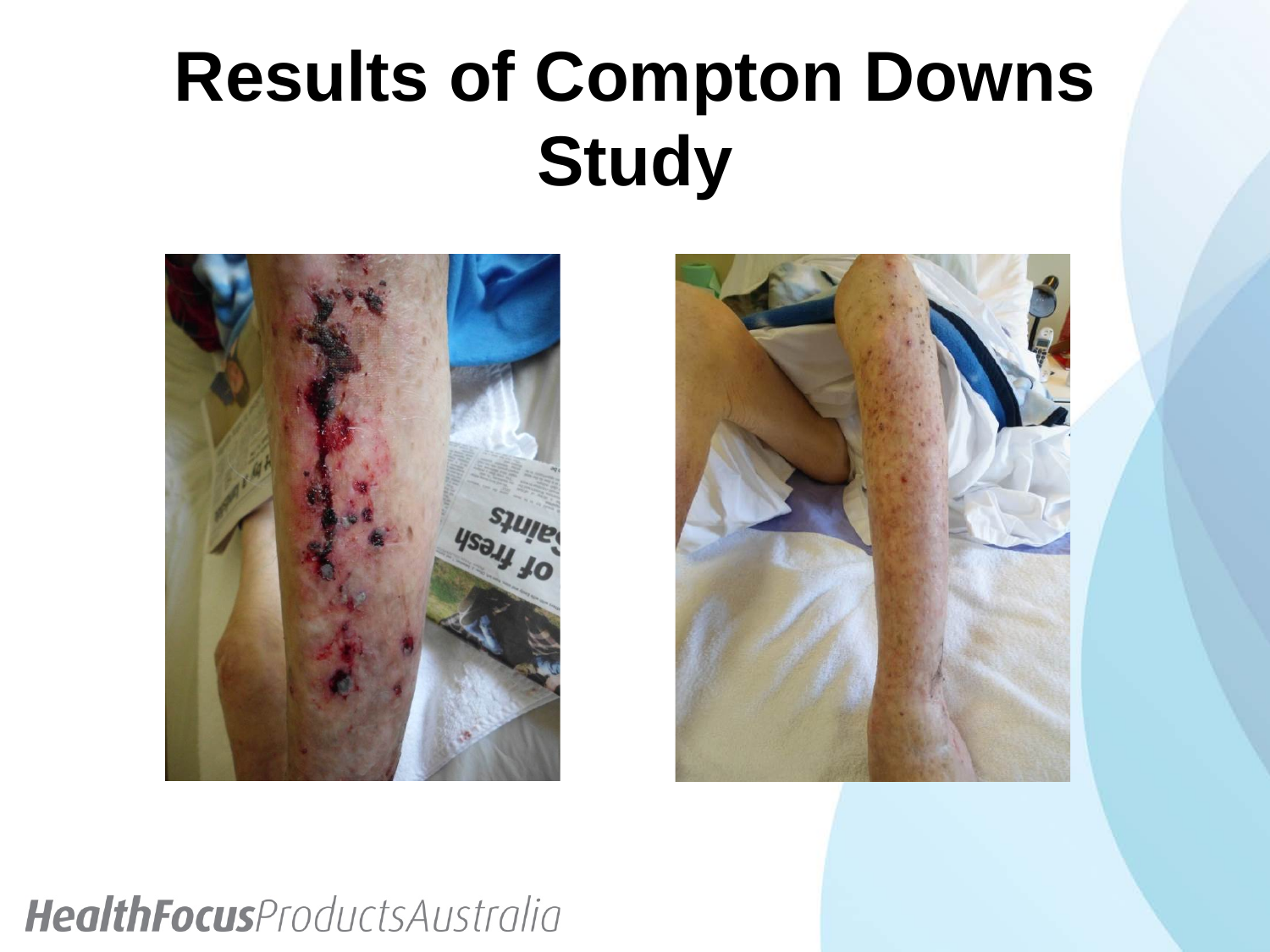## **Royal Hobart Hospital (RHH) Trial**

The aim of this prospective study was to obtain further information on the clinical effectiveness of OPAL A, administered as a primary wound dressing, for the treatment chronic ulcers of varying aetiology.

- Nine patients; four had venous ulcers, three had pressure injuries, and two had mixed aetiology ulcers.
- All patients had their ulcers for  $\geq 6$  months before the study.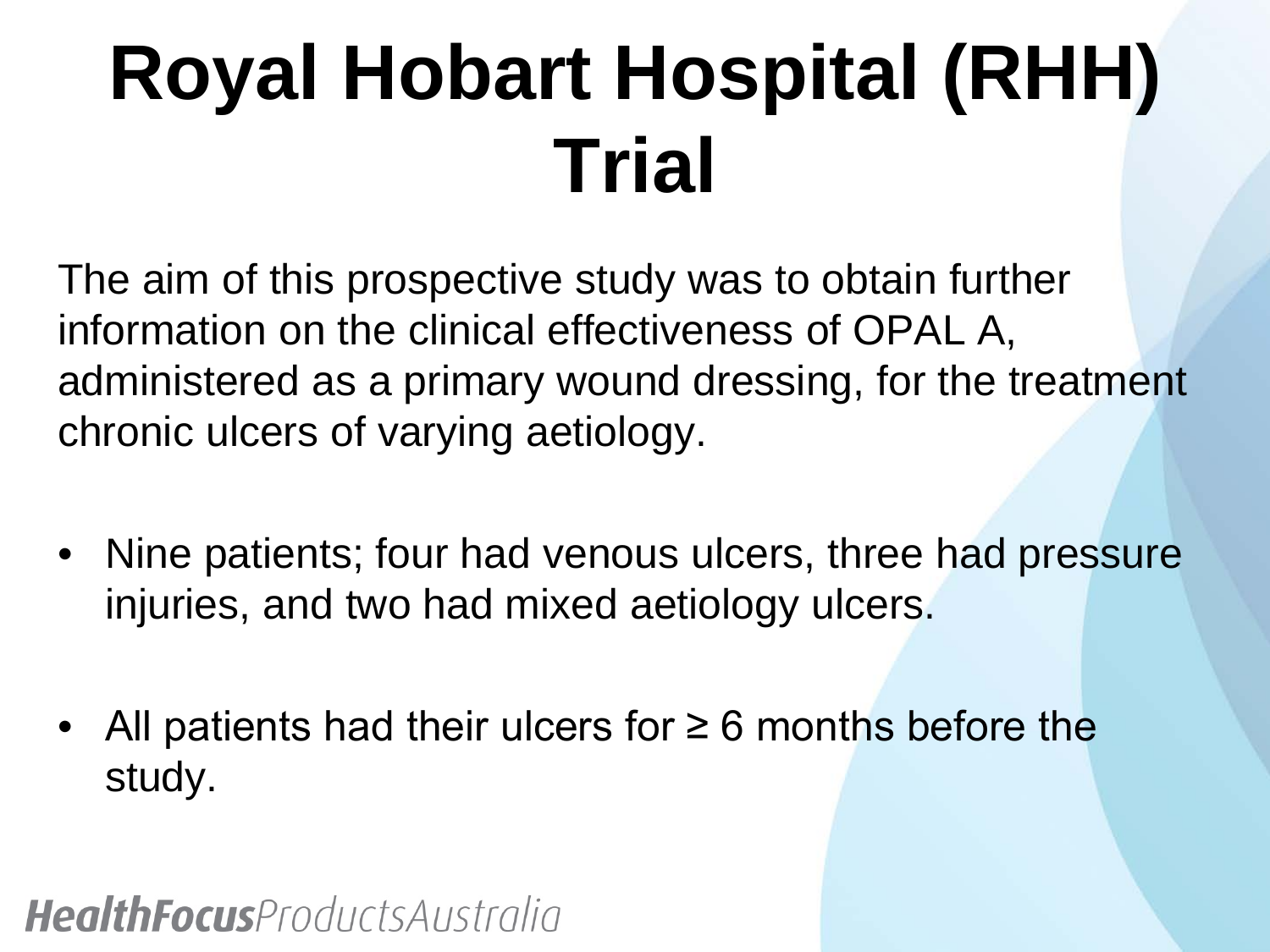### **RHH Trial - Findings**

- Wound bed tissue showed improvement in seven of the nine patients
- The most noticeable improvement in wound bed occurred in patients with chronic venous ulcers
- Reduction in pain was reported by three patients.
- Wound exudate was decreased in seven patients, with no evidence of maceration or dehydration around the wound edges or surrounding skin. All except one patient reported that the OPAL A dressing was comfortable.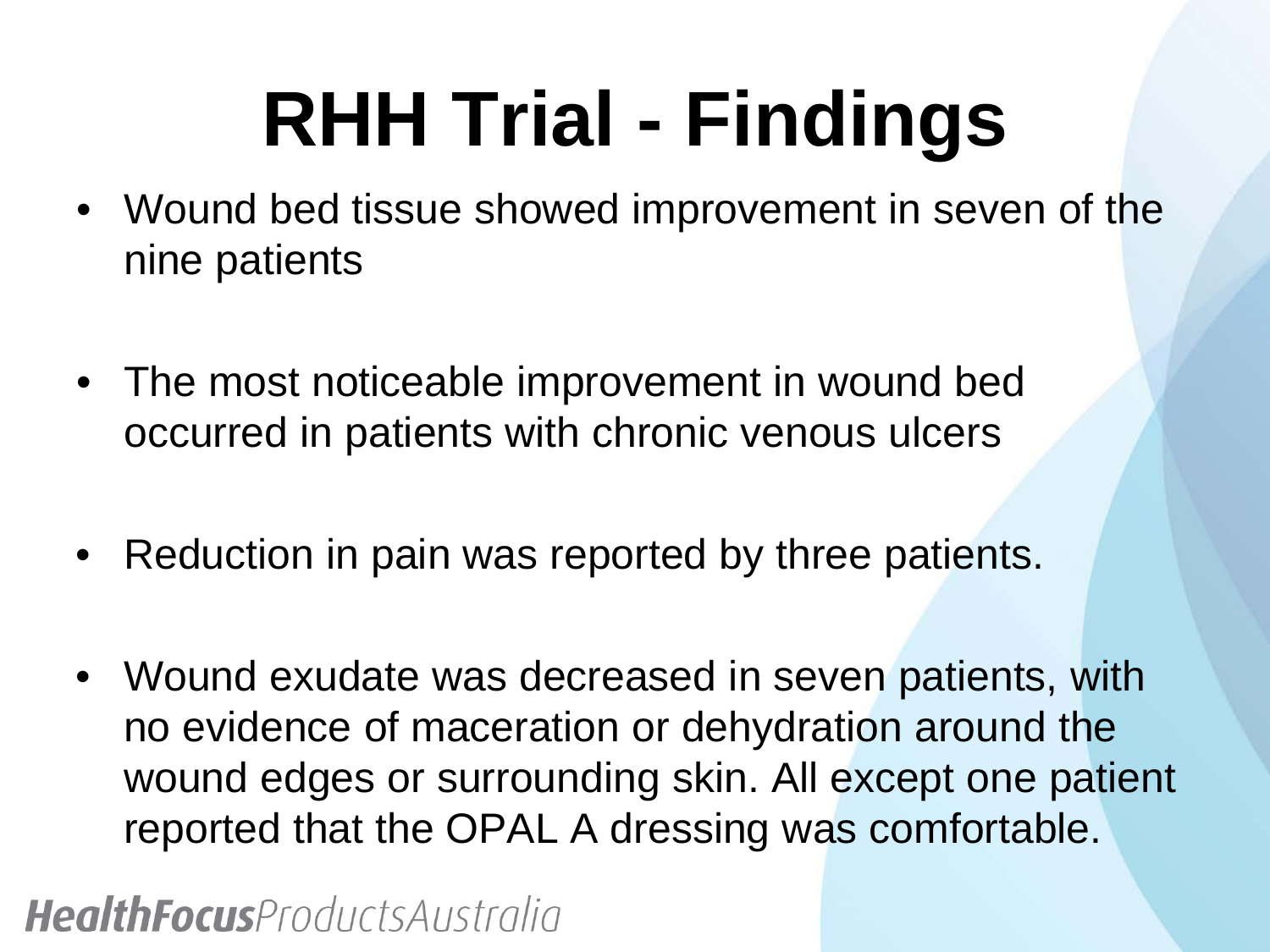### **But at what cost?**

- Recall wound care is expensive.
- Chronic wounds cost approx \$100 per WEEK to treat.
- A cost comparison between Sorbolene products and OptiDerma OPAL A has also been undertaken in Tasmania.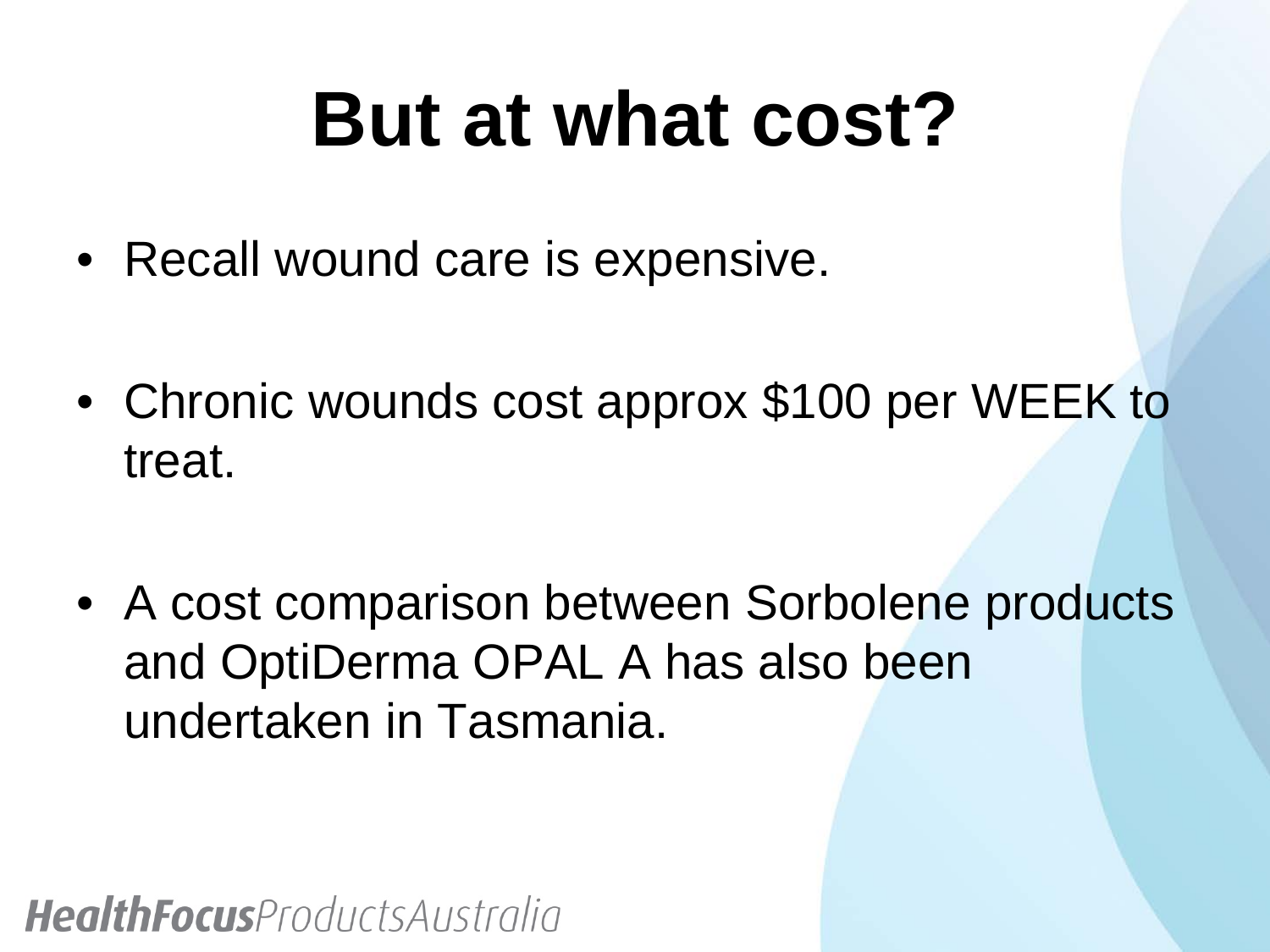### **OptiDerma versus Sorbolene**

- 90% RACF trialled OptiDerma in high care beds.
- Measured treatment cost change.
- Reduction in number of chronic wounds.
- Ease & satisfaction of use by nursing staff.
- Skin integrity improvement & minor wound healing.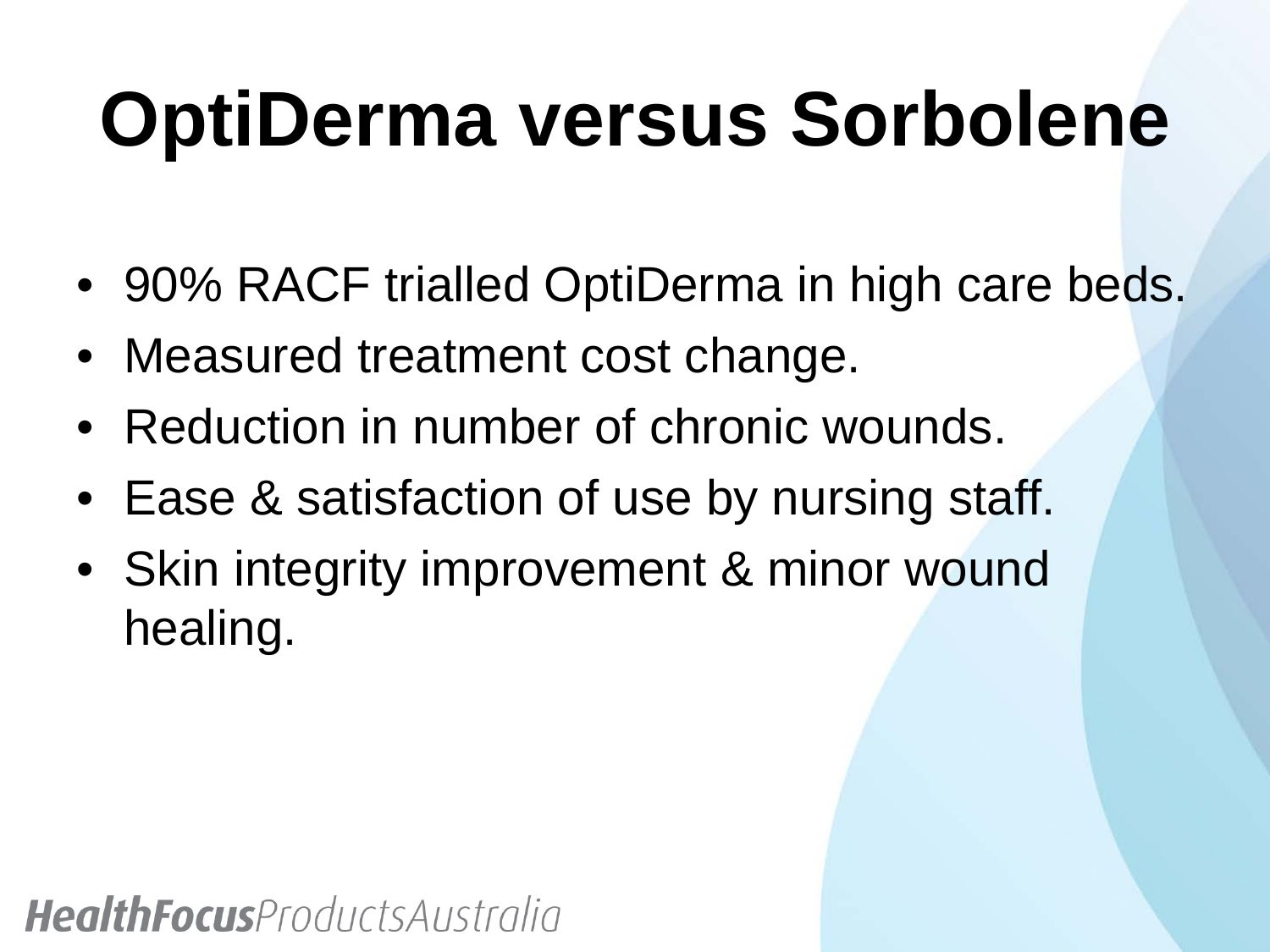## **Tasmanian Trial Findings**

- 75% (2100 HCB) of trialling homes have switched to OptiDerma MSS and Activated Healing Gel as a first line skin management program.
- OptiDerma product usage is a third of Sorbolene products at similar cost per unit.
- Reported superior treatment and preventative product of Sorbolene.
- Cheaper alternative for better outcome.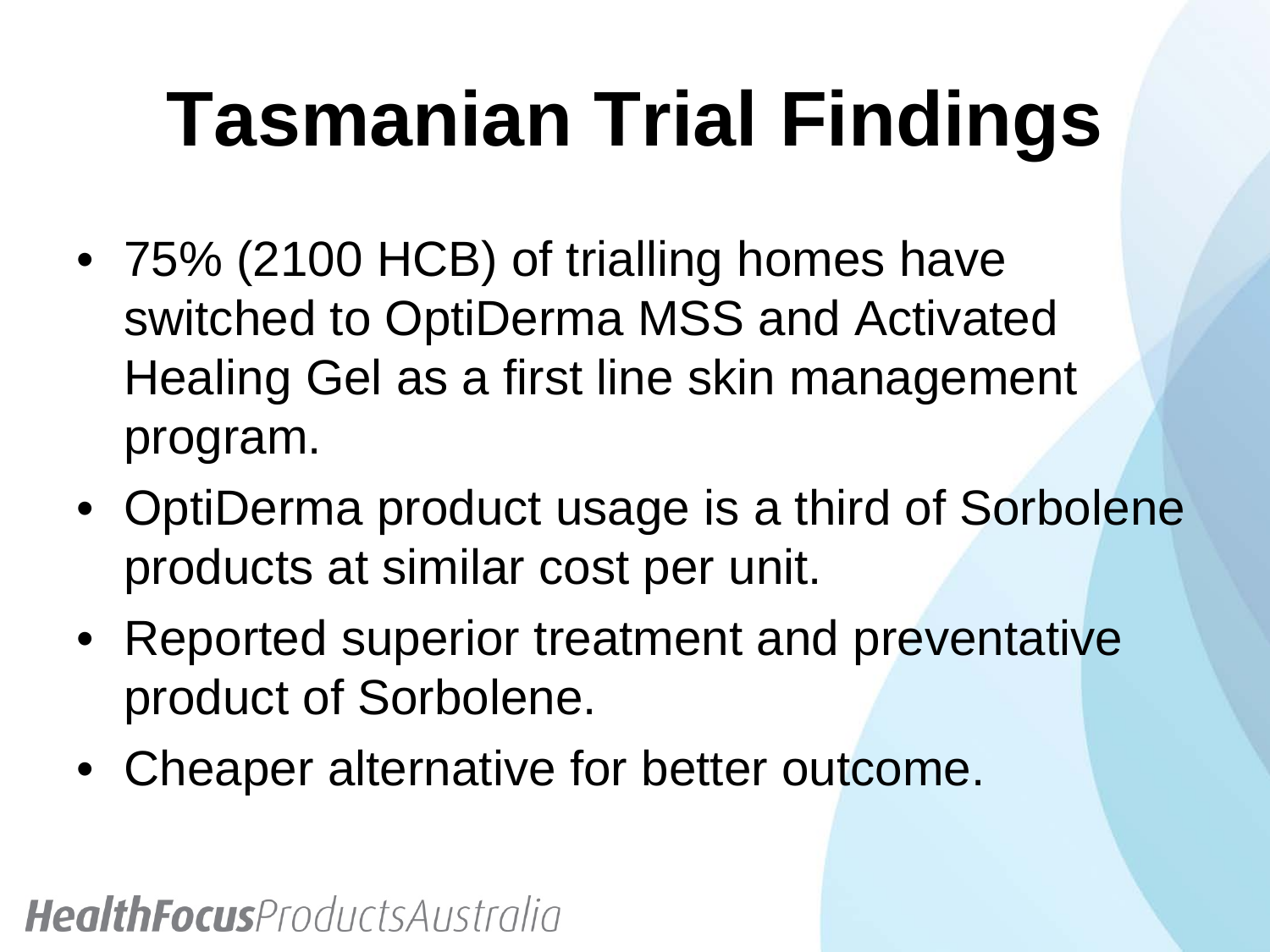### **Cost of OptiDerma versus Sorbolene**

### • \$22.66/mth versus \$51.60/mth

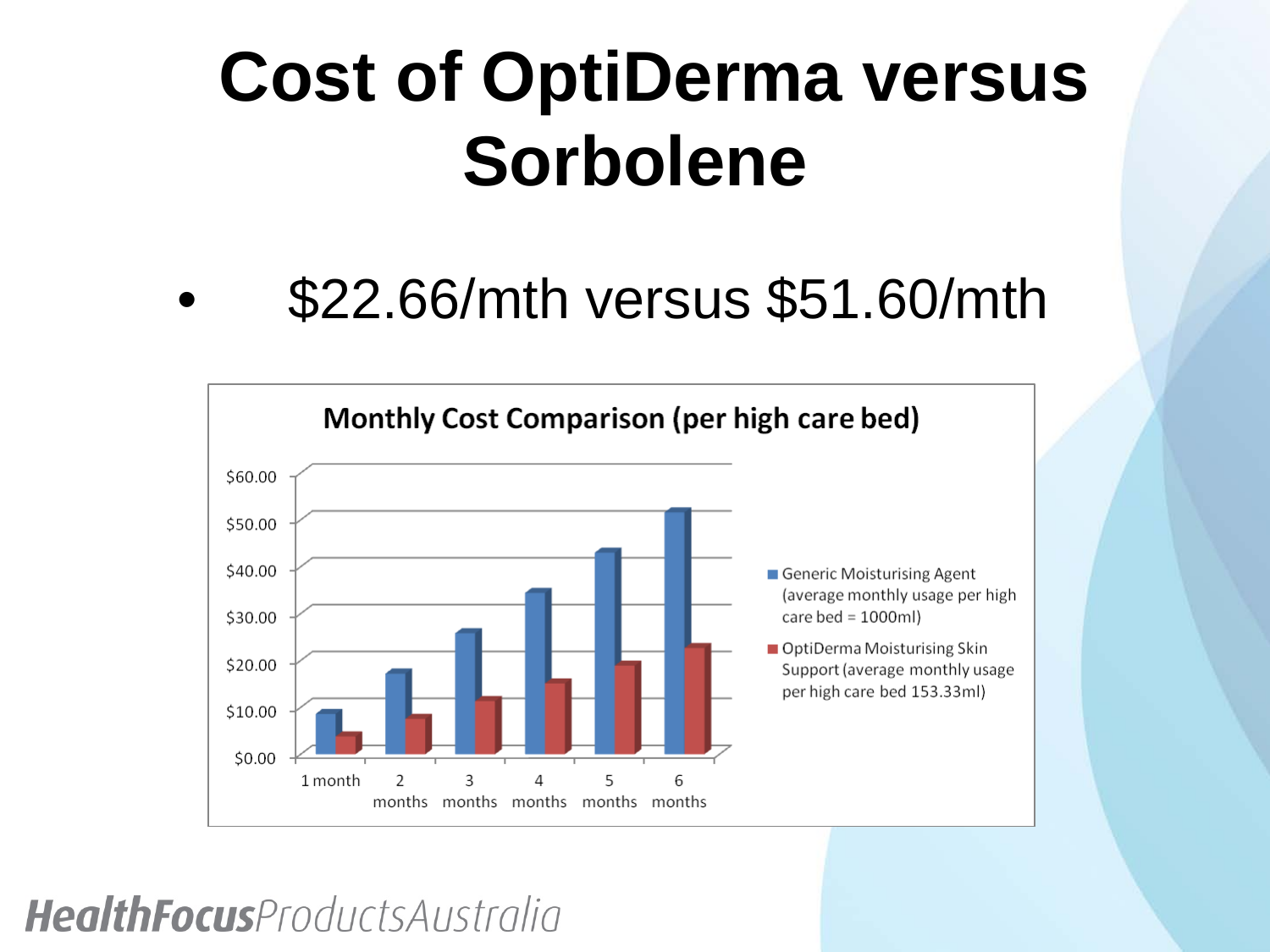## **A NEW MODEL**

In Summary: A new model for Aged Care.

- OptiDerma OPAL A has shown superiority to Sorbolene and other generic emollients/creams.
- Decreased costs of wound management.
- Improved clinical outcomes.
- Emphasis on improving skin integrity as preventative approach to Chronic wound management.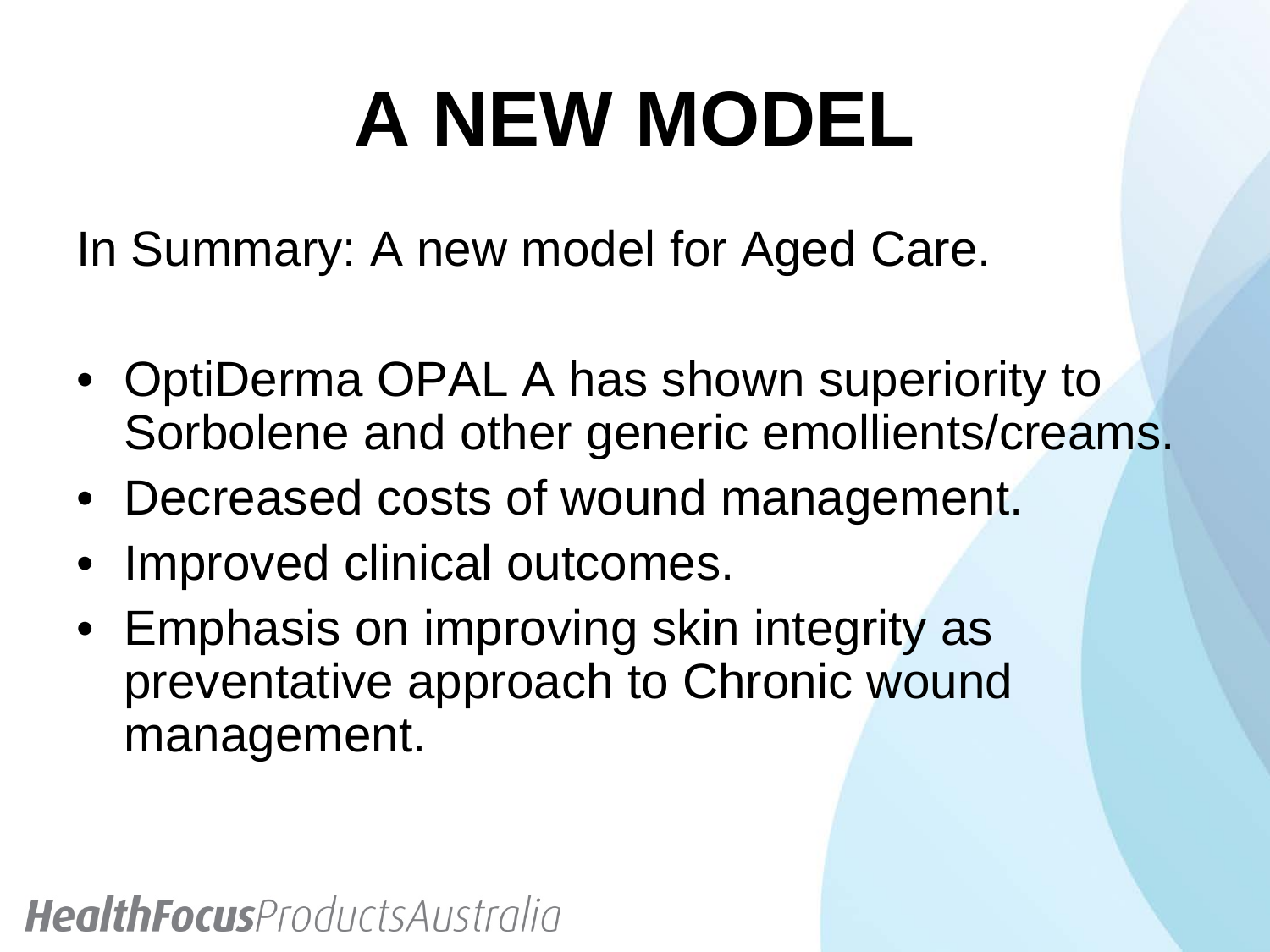### **What the nurses say**

#### **Testimonial:**

Having seen the results first hand in comparing the use of a generic product and OptiDerma Moisturising Skin Support, I would strongly recommend its use for all clinical settings, ages and skin types.

Compared to generic Sorbolene, OptiDerma clearly showed a greater capacity for encouraging wound healing and the qualities associated with improved peripheral circulation.

I would anticipate that this product could also be used as a prophylactic for reducing the prevalence of wounds such as skin tears and pressure sores.

Matt Fone Registered Nurse – St Ann's Aged Care (Compton Downs)